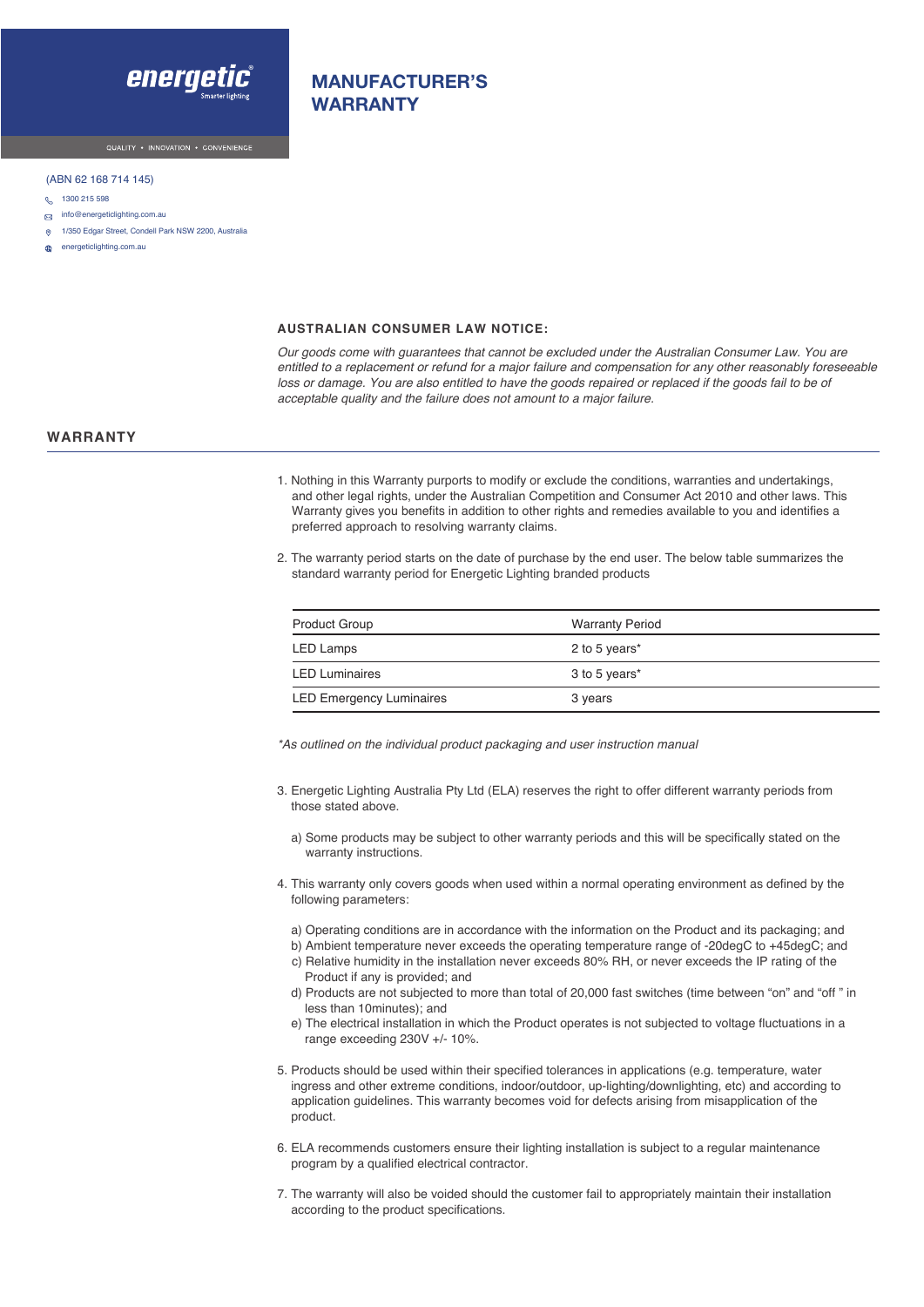

# MANUFACTURER'S WARRANTY

#### (ABN 62 168 714 145)

- 0 1300 215 598
- $\Box$  info@energeticlighting.com.au
- 1/350 Edgar Street, Condell Park NSW 2200, Australia  $\odot$
- æ energeticlighting.com.au

## **WARRANTY (CONTINUED)**

- 8. The product specification is used as the reference in assessing the justification of a warranty claim. If no product specification is available for LED luminaires, a failure can be defined as a non-functioning product/ s.
- 9. A claim made under this Warranty may be refused if the defect claimed has arisen for reasons other than faulty or defective parts or workmanship.
- 10. Circumstances in which a warranty claim may be declined include, but are not limited to damage or failure caused by:
	- a) Normal wear and tear;
	- b) Misuse/abuse or negligence;
	- c) Incomplete or improper installation;
	- d) Theft, fire, food or liquid spills or immersion in liquid;
	- e) Vermin or insect infestation;
	- f) Vibration or other effects suffered while in mobile accommodation including caravans. Mobile or relocatable homes and boats;
	- g) Damage due to crash, drop or abuse;
	- h) Repairs carried out by unauthorized or unqualified agent;
	- i) Installation of the product/s other than in accordance with manual instructions or incorrect voltage;
	- j) Problems due to the addition of peripherals;
	- k) Fire, flood and force majeure;
	- l) Damage due to strikes and riots.
- 11. This warranty does not cover:
	- a) Consumables;
	- b) Goods which, at the time of claim, does not bear the original batch number, for instance where the batch number has been removed or defaced; and
	- c) Goods purchased other than through an authorised re-seller.
- 12. This warranty is valid only for goods that are purchased new and unused:
	- a) In Australia; and
- b) Sourced from ELA or its authorised distribution channels in Australia.
- 13. The customer must provide the original proof of purchase which demonstrates compliance with the above conditions to receive any services or product replacement under warranty.

### **WHAT WE WILL DO UNDER THIS WARRANTY**

- 14. If a product/s are faulty or defective and satisfies the requirements and conditions of this warranty, then ELA will, at its discretion, either:
	- a) Replace the faulty or defective product/s; or
	- b) Refund you the cost of the faulty product/s by electronic funds transfer.
- 15. The customer must provide the original proof of purchase which demonstrates compliance with the above condition to receive any services or product replacement under warranty.